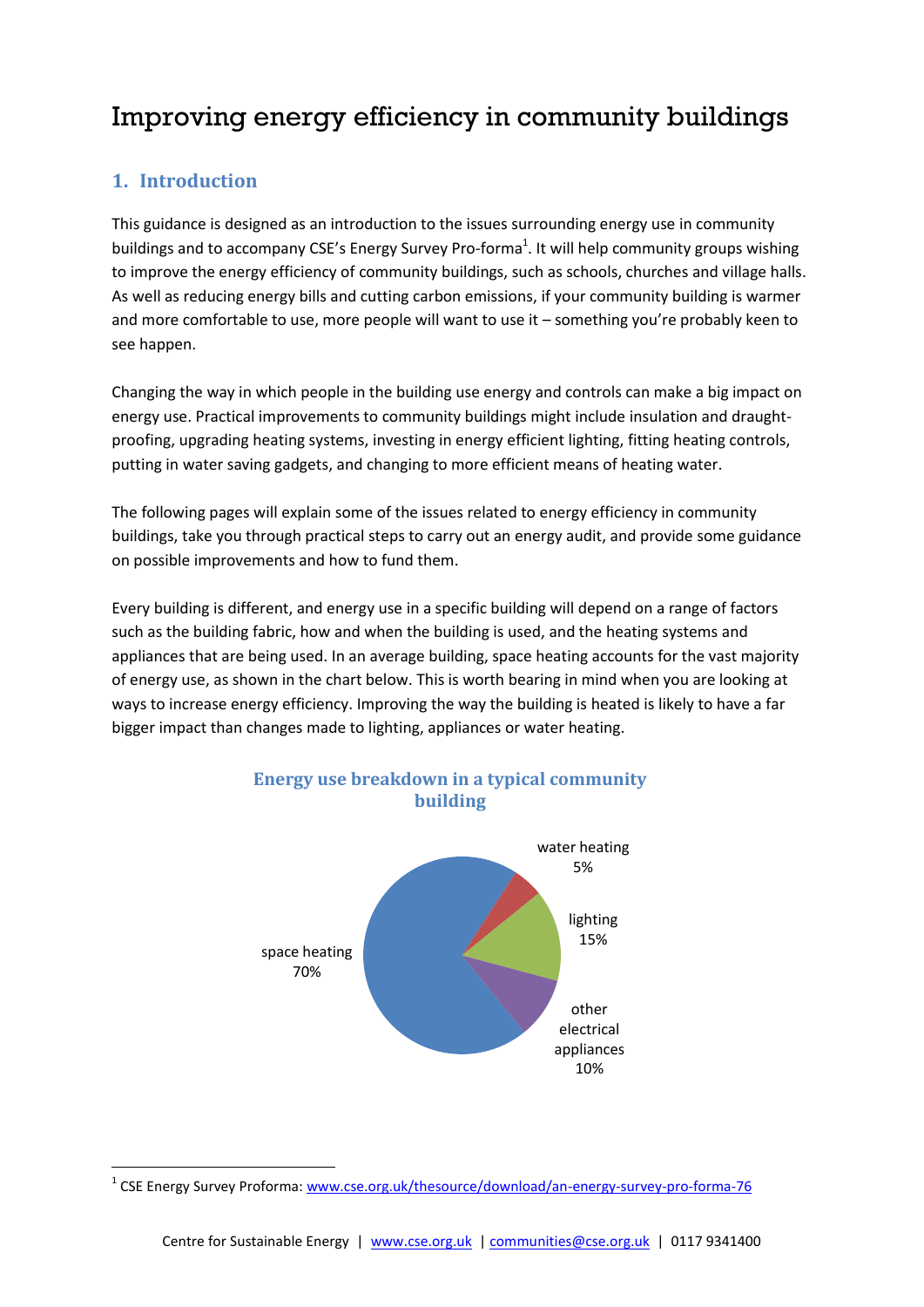# **2. Involving the right people**

If you have a particular building in mind there may already be a small group of people involved in discussing energy use in the building. It could be worth getting a wider group of people engaged from the start. Involving the right people, and making sure the concerns of your group, organisation or community are represented, will help you to achieve changes. You may want to make this into a project with its own steering group to represent the interests of the wider community and push things forward, one step at a time.

Identifying anyone you're connected with who has relevant expertise could be useful, and it will help if you know of local builders, installers or retailers who can help with your plans, including estimating costs.

You could also begin to publicise ideas right from the start so that there is greater awareness of your plans which in turn could lead to more people wanting to become involved in making it happen or providing donations. For example, if there is a newsletter or local paper you could submit an article. You could get a mention on a local radio station, or maybe there are local groups or meetings where you could give a short talk on your plans. Once you have established these links it will be easier to provide regular progress updates later down the line.

From an early stage, it is essential to involve the building owner and building users. You may also want to talk to council planners if you think that you may suggest improvements which will require planning permission<sup>2</sup>.

# **3. What improvements can be made in community buildings?**

There is often considerable scope for improving the energy efficiency of community buildings, ranging from low cost and simple changes through to larger scale physical improvements which may be complex and costly. There are fewer grants and subsidies available for community buildings than for homes, but ways to fund improvements are discussed later in this guidance. Options can be broken down into the following headings:

a) Behaviour change

1

- b) Physical improvements to reduce energy waste (e.g. insulation, efficient heating)
- c) Renewable technologies

It is worth bearing in mind the energy hierarchy. In broad terms this means first reducing energy use as much as possible, then improving energy efficiency, and finally considering renewable energy.

<sup>&</sup>lt;sup>2</sup> Government gateway for planning information throughout the UK: [www.planningportal.gov.uk](http://www.planningportal.gov.uk/)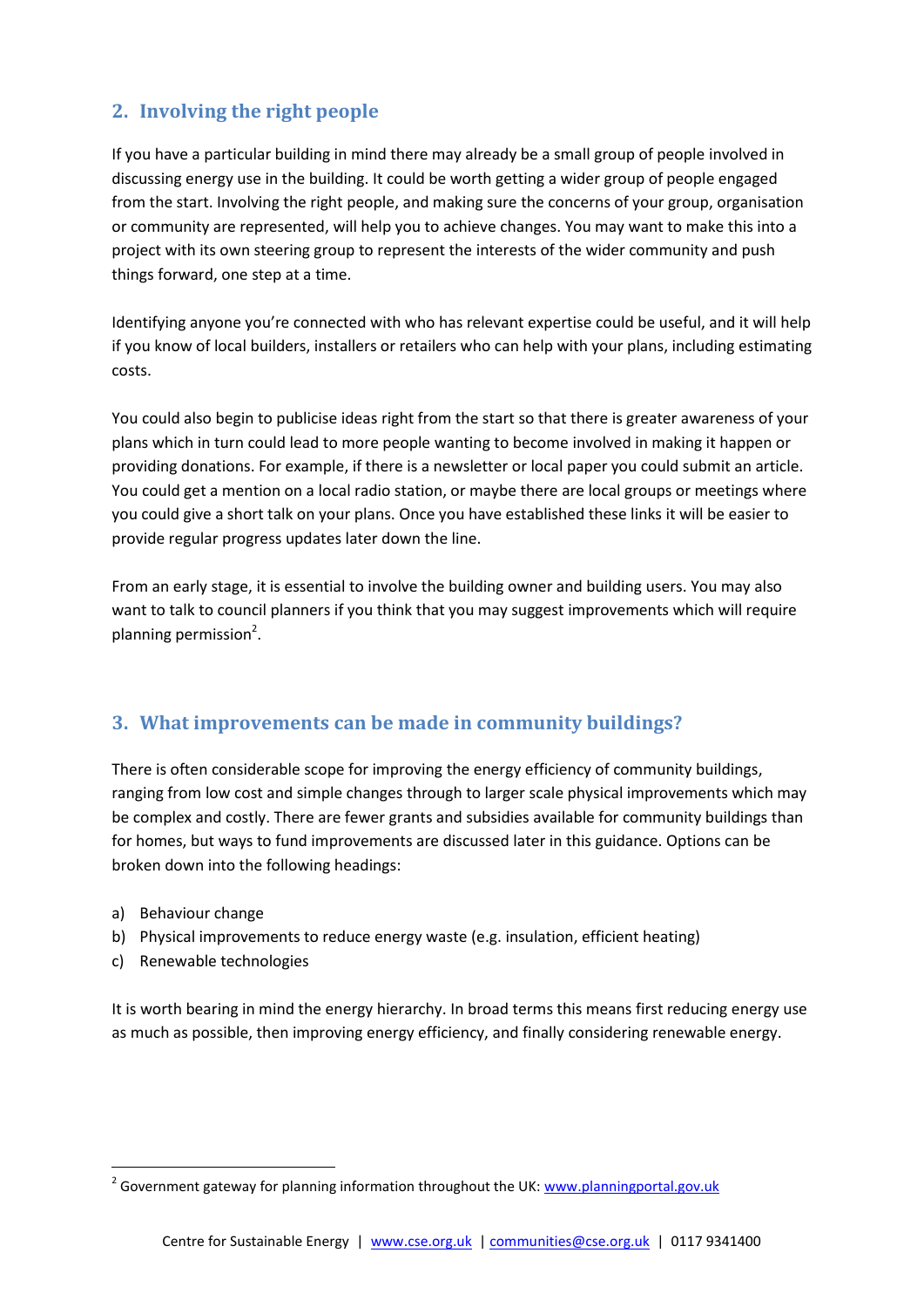

# **a) Behaviour change**

Probably the biggest difference separating energy efficiency in community buildings from domestic properties is how the building is used. Community buildings are often only occupied for a few hours of the day but by large groups of individuals over the course of a week.

There is therefore significant potential to reduce the building's energy demand simply through ensuring that these people understand how to use the heating, lighting and electrical appliances in the building effectively. This could be as simple as switching off heaters and appliances when not in use, closing doors and windows, or understanding and using controls to manage temperatures and timings effectively.

Raising awareness of these issues could be achieved at little or no cost through things like training sessions, placing signs around the building, and holding public energy awareness days.

# **b) Physical improvements**

Many community buildings have poor insulation, traditional lighting and inefficient heating systems, largely due to their age. The costs of replacing and upgrading these aspects of a building can vary significantly, but most energy efficiency measures will eventually pay for themselves through the saving they generate from the building's reduced energy bills.

Some of the key physical improvements that could be considered are listed below. Please note than some of these improvements may require planning permission.

# **Insulation and draughtproofing**

- Roof insulation  $\bullet$
- Wall insulation
- Sealing gaps around windows, doors or floor skirting  $\bullet$
- Double glazing  $\bullet$
- Floor insulation

#### **Space and water heating**

- New boiler/heating system  $\bullet$
- New heating controls (e.g. timers, programmers, thermostatic radiator valves)  $\bullet$
- Point-of-use water heaters  $\bullet$
- Insulation of hot water pipework and hot water cylinder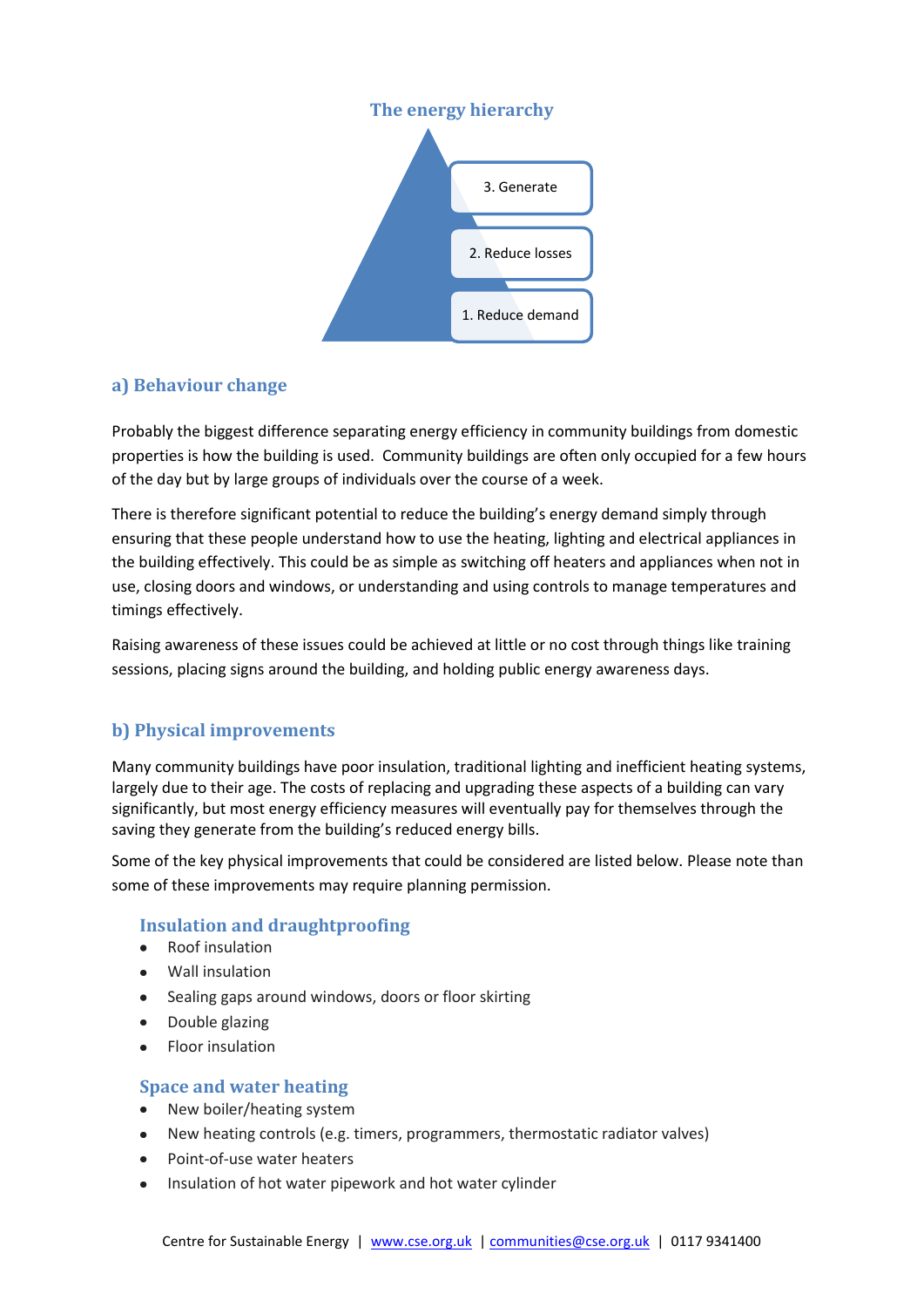### **Lighting**

- Slim-line 'T5' tubes in place of fluorescent lights
- Low-energy 'compact fluorescent lamps' (CFLs) in place of standard bulbs
- Timers and motion sensors

### **Electrical appliances**

- Replace old appliances with more energy efficient ones (i.e. A rated or higher)
- Programmable on/off timers
- **•** Energy saving settings on computers

#### **Water use**

- Fit water saving devices to taps (e.g. lower flow taps, aerated taps, flow regulators)
- Install dual-flush toilets or put in toilet 'hippos'
- Fix leaky taps and pipes
- Rainwater harvesting

# **c) Renewable Energy**

It's always best to reduce energy use and increase the buildings energy efficiency as much as possible before considering renewable energy. Energy generated from renewable sources will however reduce the building's reliance on importing power and could generate a steady income stream to help cover running costs or pay for other activities. New government initiatives have been set up to provide a financial incentive for the generation of renewable energy, through the Feed in Tariff (FIT) for electricity generation (e.g. solar PV) and the Renewable Heat Incentive (RHI) for heat generation (e.g. biomass boiler).

Some technologies you might be able to consider for heat and electricity generation are:

### **Electricity**

- Solar PV
- Micro-wind

#### **Heat**

- Solar hot water (solar thermal)
- $\bullet$  Biomass boiler
- Heat pump (ground source, air source or water source)

### *A note on suitability of improvements*

#### *Ventilation:*

There is a difference between a draught and ventilation. A draught is unwanted, while ventilation is essential to prevent moisture building up and to let oxygen in, particularly in rooms where fuel is burned and carbon monoxide could be a danger. Therefore there will often be air bricks, vents or extractor fans present which must not be blocked by draught proofing measures.

Excess moisture with nowhere to escape to can build up and lead to damp problems. Energy efficiency improvements such as improving the heating system and installing insulation could help to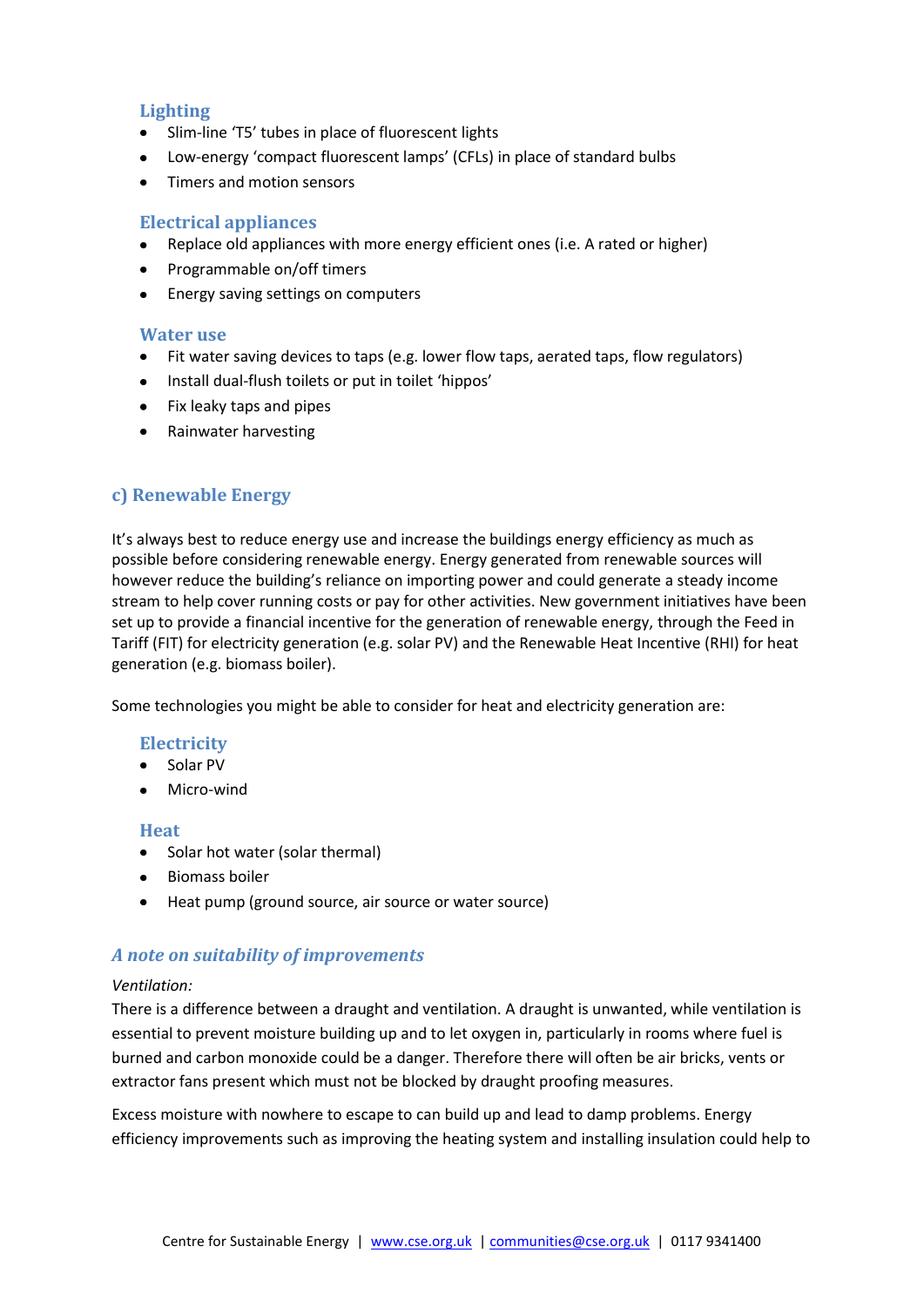reduce damp but some ventilation is always needed. If the damp is a result of a structural issue (penetrating or rising damp) then this will need to be fixed by a specialist.

### *Night Storage Heaters:*

If your community building is heated using electric storage heaters then the building will probably be on an Economy7 electricity tariff. Whilst this tariff offers cheap off-peak electricity overnight, electricity during on-peak hours is very expensive (up to three times the standard electricity tariff rate). With Economy7 the aim should be to use as little on-peak electricity as possible, by better understanding how to use storage heaters effectively and avoiding the need to use override or 'boost' settings or relying on (expensive) convection heaters for additional heat during the day.

# **4. Carrying out an energy audit in a community building**

It may not be obvious which improvements and changes will make the biggest impact on energy use in your community building. An energy audit will help you understand how energy is being used and help you to identify the most effective options for energy efficiency improvements. An energy audit can be carried out professionally or you may choose to carry out your own. The CSE Energy Survey Pro-forma<sup>3</sup> can be used as a guide to identifying possible improvements if you do it yourselves.

# **Energy Audit Breakdown**

1

These are some of the different elements you may want to consider when carrying out a basic energy audit of a community building:



- a) Baseline data: look at records of energy use; monitor energy consumption and compare temperatures in the building. Look at how and when the building is used - and by whom. This will give you some clues as to when the peaks and troughs are in energy use and whether there are obvious things to address such as timers, controls and how they are used. Here are some of the types of data you could collect:
	- Gas and electricity meter readings and bills (which will help you analyse energy use patterns)

<sup>&</sup>lt;sup>3</sup> CSE Energy Survey Proforma <u>- <http://www.cse.org.uk/thesource/download/an-energy-survey-pro-forma-76></u>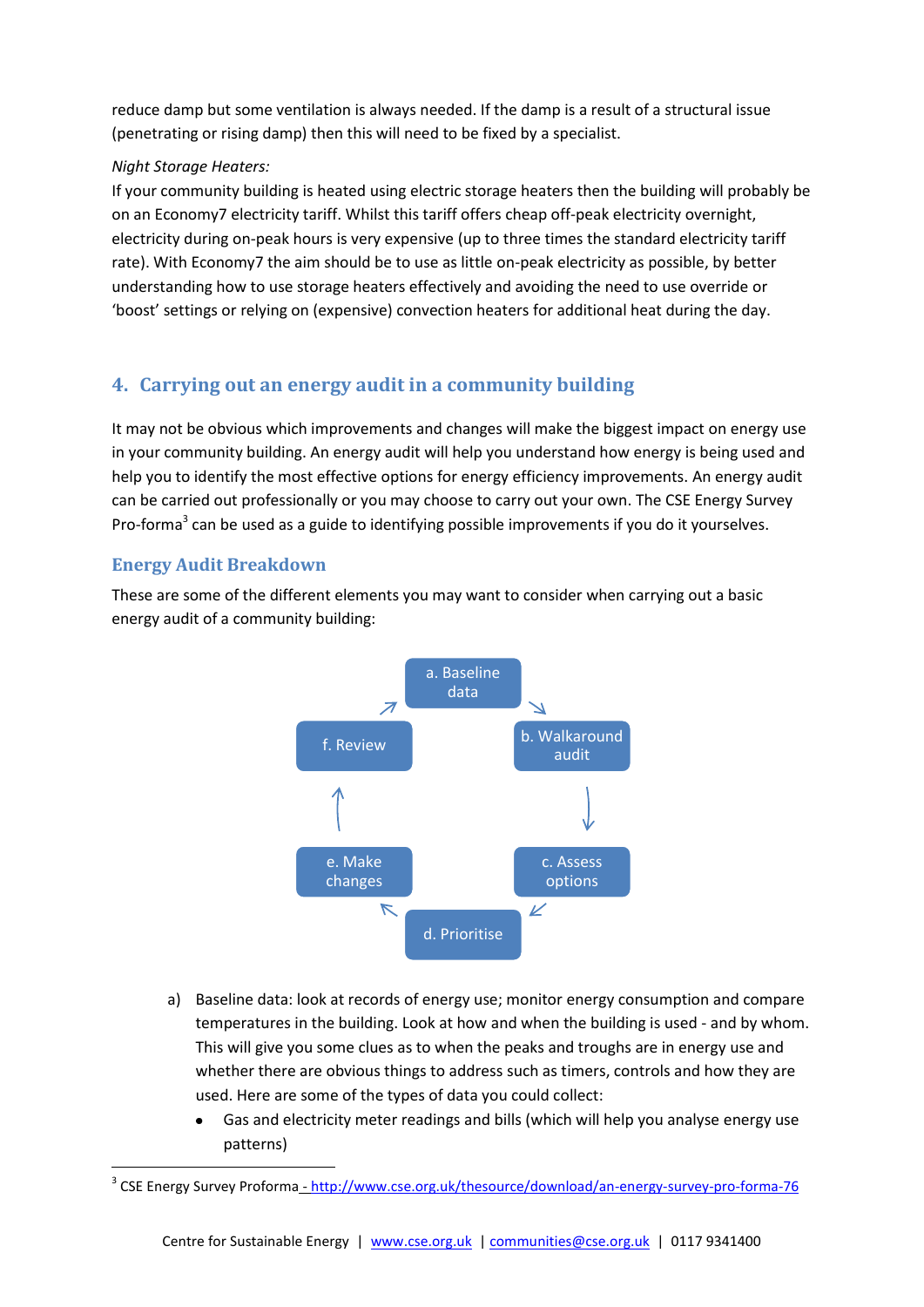- Feedback from building users
- Logs of temperature, humidity, dampness at different times, in different weather conditions and in different parts of the building
- Other sources of information such as air tightness testing; thermal imaging
- b) Walkaround audit: use an energy audit checklist<sup>4</sup> to survey the building, noting observations about heating, lighting, insulation, which parts of the building use the most energy and where energy is being lost. A good checklist should cover:
	- Insulation and draughtproofing
	- Space and water heating
	- Lighting
	- Electrical appliances
	- Water use

1

- c) Assess options: based on the information collected, potential improvements and changes can be identified. These could be free / low cost / high cost options and their relative costs, carbon savings and anticipated fuel bill reductions can be calculated to help with prioritisation. You will probably need to obtain quotes for any physical improvements you'd like to make to the building.
- d) Action planning: options can be prioritised depending on the main reasons for carrying out the audit and the resources available to you. For example, you may wish to prioritise the cheapest option, the quickest payback period, the easiest and least disruptive actions, improvements that will make the biggest difference to the building's comfort and warmth, things that will reduce running costs, changes that will have a big visual impact, or improvements that will result in the greatest carbon savings.
- e) Make changes: based on the priorities you've identified, write an action plan and use it to allocate responsibilities and timings to implement improvements to the building. You can identify short term / medium term / long term actions depending on your capacity and resources, but it is worth planning for some 'quick wins'.
- f) Monitor and review: it's unlikely that all the changes you'd like to see will be possible at once so the action plan should be regularly revisited and updated. To see how effective your changes have been, regular and ongoing checks of energy use data are really important.

<sup>&</sup>lt;sup>4</sup> CSE Energy Survey Pro-forma: [www.cse.org.uk/thesource/download/an-energy-survey-pro-forma-76](http://www.cse.org.uk/thesource/download/an-energy-survey-pro-forma-76)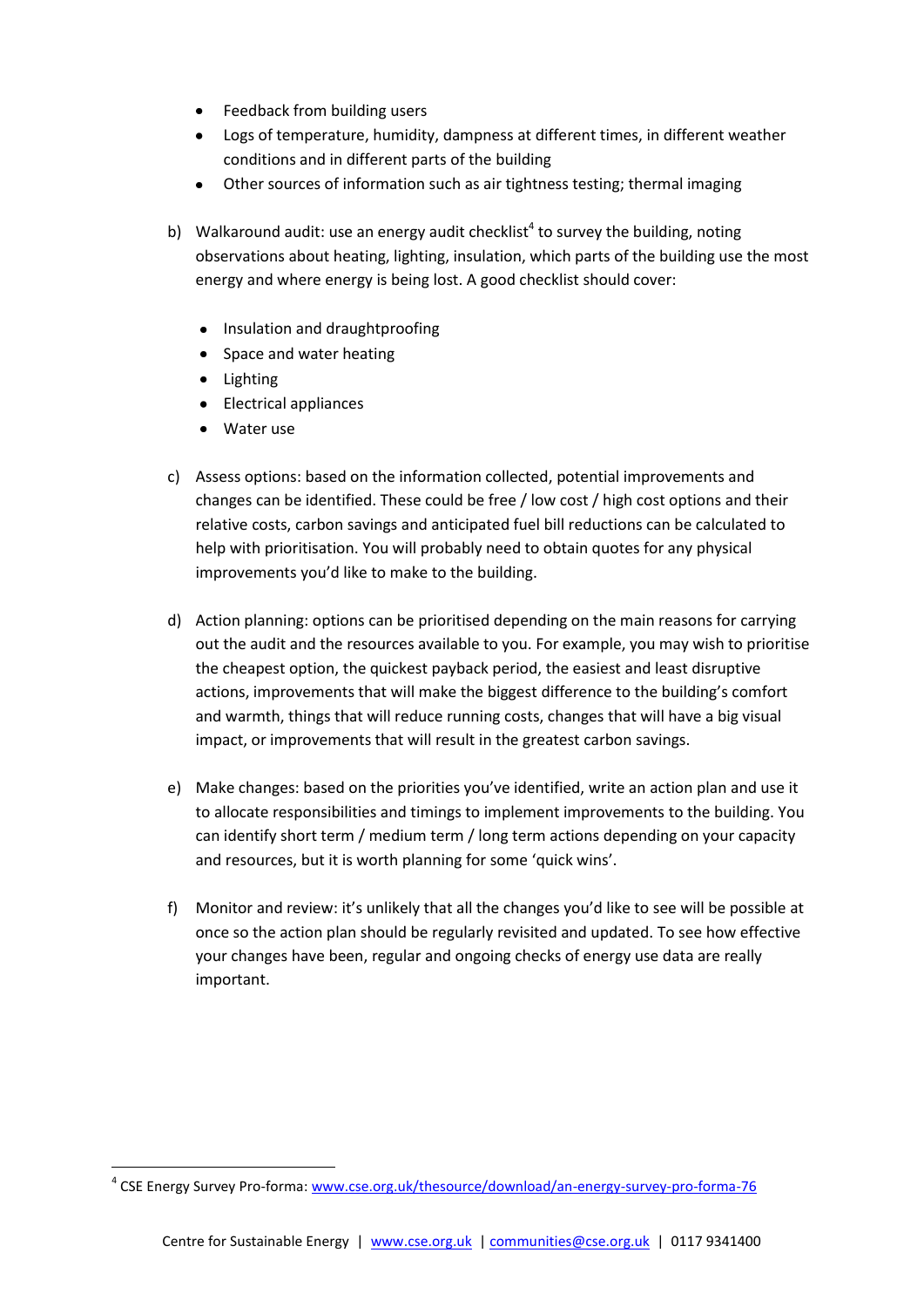# **5. Writing an action plan**

Writing an action plan will help to structure your project and break down the process into small achievable goals. Your action plan could be based on your priorities and should also factor in what is actually possible given time and resource constraints. However, just because something is daunting don't let that put you off. You might be able to recruit more support locally to help with tasks in the action plan, and attract interest from funders or sponsors to help to pay for improvements.

Your plan will have a set of actions or targets, resources needed (i.e. cost in £ and time in days), dates (which could include milestones on the way) and responsibilities. Other factors that you may want to consider in your plan:

- Will you carry out any marketing and publicity to promote what you're doing?
- Are you planning an energy awareness campaign (e.g. with building users / owners) as part of your work?
- Have you explored options for raising money for improvements?
- Do you have permission from any relevant individuals or bodies to go ahead with the measures you've proposed (e.g. building owner, co-users, statutory planning permission)
- Who will review the plan, and how often?

# **6. Funding**

Here are some options you could look into to fund improvements to your community building.

### **Building owner or management committee**

Is there already a budget allocated for improvements or maintenance to the building? Can you make recommendations for improvements that could be paid for using this allocation? Demonstrating the expected cost savings over time could help to justify investment.

### **Bank loans and other loan funding**

Because energy efficiency improvements generally pay for themselves over time through the savings they generate on energy bills, a loan may be a sensible option to consider. There are various low interest loans specifically for energy efficiency improvements, examples being:

- SALIX finance is DECC funded and supplies zero or low interest loans to public sector organisations. <http://www.salixfinance.co.uk/>
- The Carbon Trust also offer low interest loans both to the public and private sector to fund improvements in building energy efficiency. <http://www.carbontrust.com/>
- The Rural Community Buildings Loan Fund is managed by Action with Communities in Rural England and provides loans of up to £20,000 for measures that increase energy efficiency of community buildings.

<http://www.acre.org.uk/our-work/community-assets/rural-community-building-loan-fund>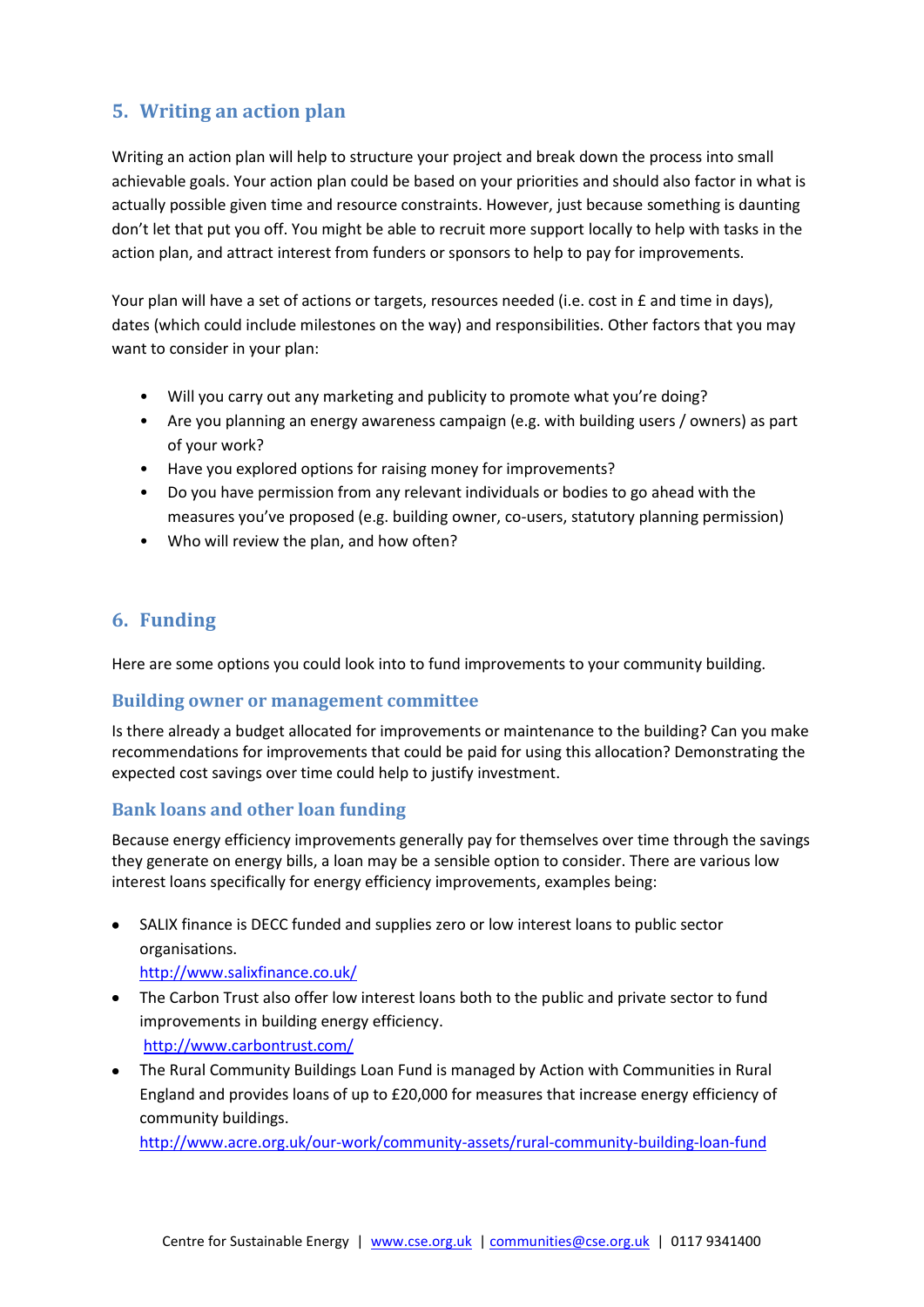Alternatively, a standard bank loan<sup>5</sup> could also fund the project, but either way you will need to convince them that that you will be able to repay the loan. This will most likely require a robust business plan as well as a legally recognised body to manage to project and be held accountable should anything go wrong.

### **Green Deal**

The Non-domestic Green Deal could also help fund improvements, more information on this can be found in CSE's PlanLoCaL Green Deal and Energy Efficiency resource pack.

### **Local fundraisers**

Depending on the amount of money you need to raise to implement your plans, you may be able to generate some or all of it via local fundraising. This could include donations from members of the public, sponsorship from local businesses, fundraising activities such as village fetes, cake sales, sponsored runs, benefit gigs and so on. If you also apply for grant funding, showing that you have already raised some of the money yourselves may help.

# **Grants and other funding**

There are a range of web based databases which can be used to identify potential sources of funding. These include:

- Fundfinder is a web-based finding database: [www.funderfinder.org.uk.](http://www.funderfinder.org.uk/) You may need to pay to use some of this resource, unless accessed from your local library.
- Directory of Social Change, Trust Fund listing: [www.trustfunding.org.uk.](http://www.trustfunding.org.uk/) You have to pay access this list of trust funds.

Other examples of grant and funding schemes which could cover energy efficiency improvements include:

- Your local Council for Voluntary Service should be aware of local grants. You can find your local CVS at [www.navca.org.uk/directory](http://www.navca.org.uk/directory)
- The Charities Aid Foundation lists funds: [www.cafonline.org](http://www.cafonline.org/)
- Big Lottery funding may also be suitable for example Awards for All: [www.awardsforall.org.uk](http://www.awardsforall.org.uk/)

Please note that all these funds are subject to changes and it's always worth researching funding options at the time.

### **Renewable Energy**

<u>.</u>

Recent government initiatives such as the Feed In Tariff<sup>6</sup> and the Renewable Heat Incentive<sup>7</sup> mean that if you install renewable energy technologies to generate electricity or heat, you will qualify for payments which mean that over time the up-front cost of the installation will be recovered and you could generate an income for the building. The PlanLoCaL website [\(www.planlocal.org.uk](http://www.planlocal.org.uk/)) contains a range of information and resources on renewable energy technologies, community engagement, project planning and case studies. There is also a series of short videos on a range of topics including funding and finance.

<sup>5</sup> PlanLoCaL video, 'Traditional bank finance'

<http://www.planlocal.org.uk/videos/videopages/traditional-bank-finance.html><br>
<sup>6</sup> For more information on the Feed In Tariff visit[: www.fitariffs.co.uk](http://www.fitariffs.co.uk/)

<sup>&</sup>lt;sup>7</sup> For more information on the Renewable Heat Incentive visit: **www.rhincentive.co.uk**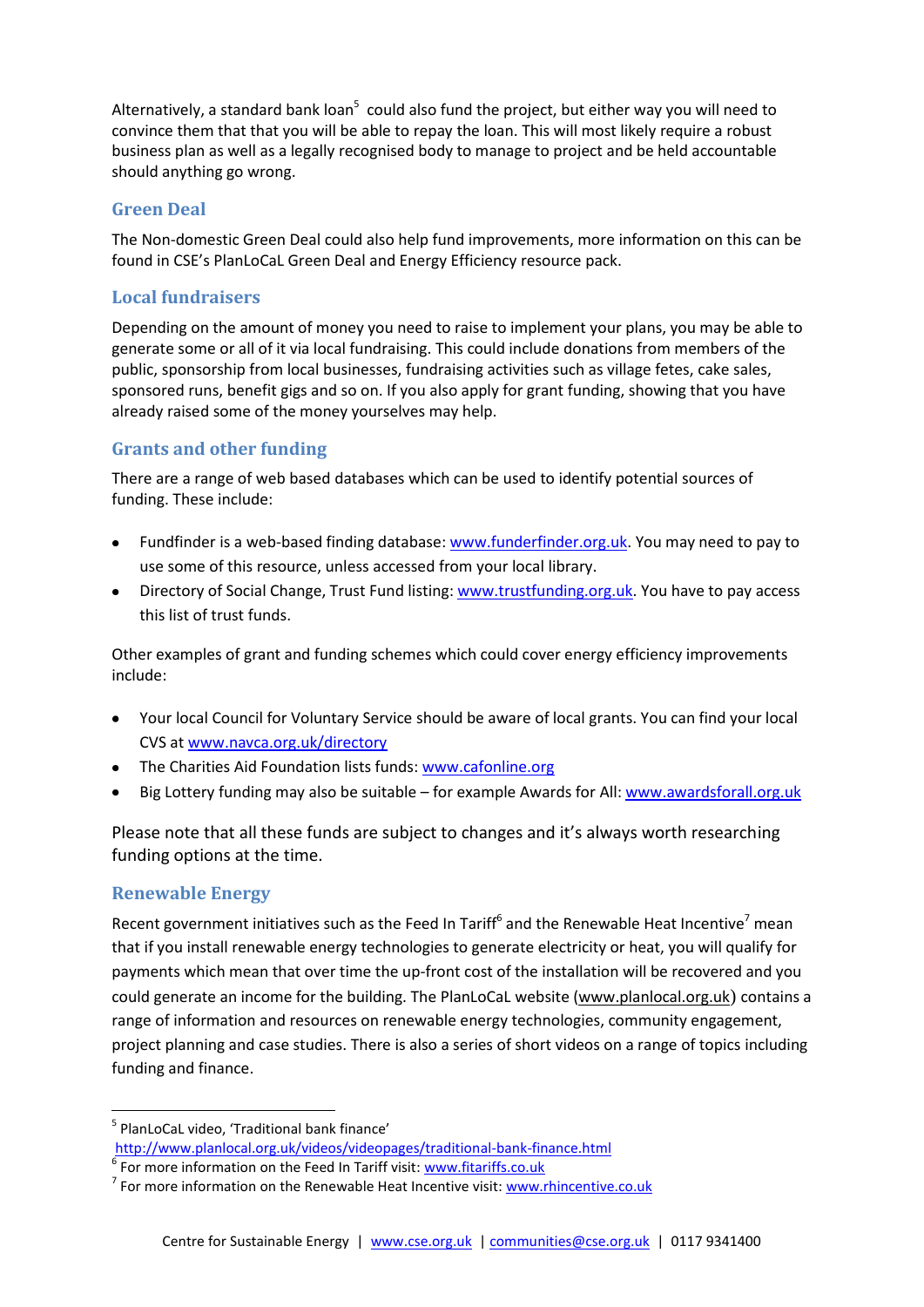# **Crowd funding**

There are more and more web based funding mechanisms which can be used to attract donations or investments from individuals or organisations. It can be easier than traditional fundraisers (mentioned above) to promote via the internet and easier to manage since payments are usually made electronically. However, success relies quite heavily on access to wide networks of people. There are a huge number of crowd funding 'platforms' which can be broadly categorised into equitybased, lending-based, reward-based and donation-based. A few examples are:

- Crowd Funder [www.crowdfunder.co.uk](http://www.crowdfunder.co.uk/)
- Peoplefund [www.Peoplefund.it](http://www.peoplefund.it/)
- Solar School[s www.solarschools.org.uk](http://www.solarschools.org.uk/)
- Indiegogo [www.indiegogo.com](http://www.indiegogo.com/)
- Abundance [www.abundancegeneration.com](http://www.abundancegeneration.com/)

### **Share issues**

Establishing a community owned legal entity and raising equity through a share issue is becoming more and more common. So much so that the government has established a team and a website to provide support: [www.communityshares.org.uk](http://www.communityshares.org.uk/)

### **Specialist grants**

Some grants, or other types of other financial support, are available for specific types of buildings or locations. Here are some examples:

### *Churches and faith groups*

- QPSW Sustainability Grants are intended to provide support to Quaker, or Quaker supported, projects focused on sustainability: [www.quaker.org.uk/sustainability-grants](http://www.quaker.org.uk/sustainability-grants)
- The Churches and Community Fund (CCF) gives grants to community projects run by parish churches, deaneries, dioceses and other bodies connected to or working in partnership with the Church of England: [www.churchandcommunityfund.org.uk](http://www.churchandcommunityfund.org.uk/)
- The National Churches Trust aims to protect and support the built heritage of churches, chapels and meeting houses throughout the UK: [grants@nationalchurchestrust.org](mailto:grants@nationalchurchestrust.org)

#### *Schools*

- Again, if there is a budget allocated for school improvements or maintenance costs you could make a strong case for monies to be allocated to making energy efficiency improvements.
- Loans such as SALIX loans (see above) are an option to pay for improvements and pay back over the longer term.
- Schools may also be able to raise a significant proportion of the money needed to install improvements through fundraising activities and donations from the school community.

### *Village Halls*

- Start by contacting your local council to see if they offer any local grant funding schemes for the measures that you mention.
- If your area has a Local Action Group or a Rural Community Council, they may have a small grants scheme you can apply to.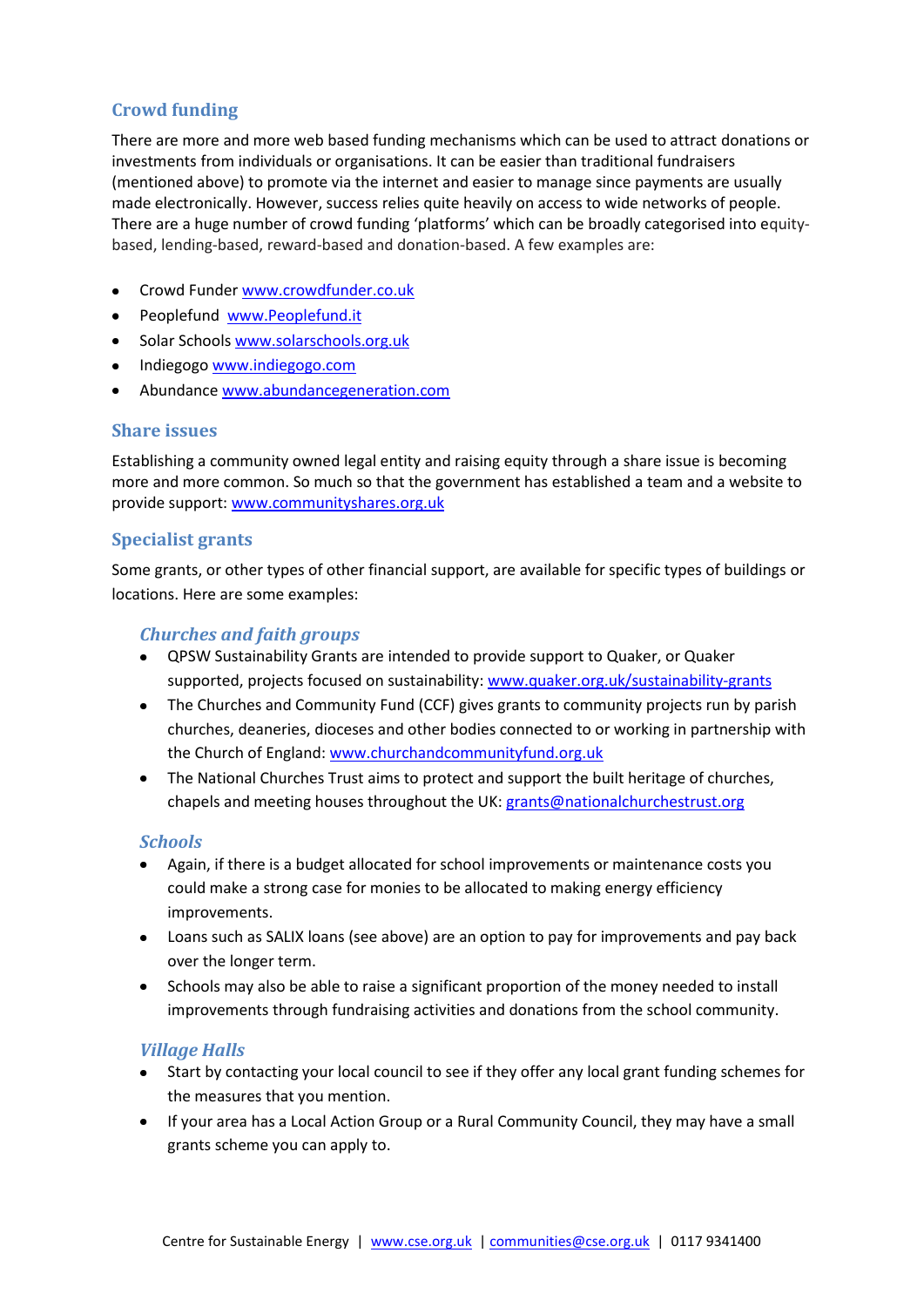ACRE (Action for Rural Communities in England[, www.acre.org.uk\)](http://www.acre.org.uk/) runs a Village Hall Information Service. They can flag up funding specific to your area and run the Rural Community Buildings Loan Fund mentioned above.

### *Landfill Communities Fund*

- Landfill Operators are obligated to pay a tax for waste disposed of on landfill sites. Some of this can be put towards a fund for local environmental projects to help to offset the negative impacts of living close to a landfill site.
- Funding could be available through a Distributive Environmental Body (DEB) or direct from the Landfill Operator. LCF is regulated by ENTRUST and more information and a directory of funds is available at [www.entrust.org.uk/home/lcf](http://www.entrust.org.uk/home/lcf)

# **7. Energy auditing information and resources**

**Centre for Sustainable Energy (CSE) - The Source** highlights our favourite resources – from reports to videos – produced specifically to help and inspire community energy projects across renewable, energy efficiency, demand reduction and fuel poverty. Information specifically aimed at the improvement of community buildings can be accessed through the following link: [www.cse.org.uk/thesource/browse/using-less-energy-11/in-community-buildings-15](http://www.cse.org.uk/thesource/browse/using-less-energy-11/in-community-buildings-15)

**Energy Survey Pro-forma** - this CSE document provides an energy audit checklist combined with guidance notes on energy saving measures and information about calculating carbon savings. [http://www.cse.org.uk/downloads/file/energy\\_survey\\_enabled.pdf](http://www.cse.org.uk/downloads/file/energy_survey_enabled.pdf)

**Energy saving measures** - the Carbon Trust websit[e www.carbontrust.co.uk](http://www.carbontrust.co.uk/) provides more information about energy saving measures for buildings, and a range of publications and good practice guides are available for download if you sign up as a member.

The **Energy Saving Trust** website gives some basic advice on energy saving measures in the home, many of which are also applicable for community buildings [www.energysavingtrust.org.uk.](http://www.energysavingtrust.org.uk/) They also have some community pages with case studies and good practice guides for running community projects.

**Carbon conversions** - for the most up to date information and guidance on CO2 conversion factors, look at the online resources from Defra and DECC: <http://www.defra.gov.uk/environment/economy/business-efficiency/reporting/>

**Estimating energy demand** - this exercise from the Plan LoCaL suite of community renewable energy resources (ww.planlocal.org.uk) provides guidance on estimating energy demand of a community building.<http://www.planlocal.org.uk/downloads/view/exercises/6>

**Energy advice** - you may also find the information sheets available on the CSE website useful. See [www.cse.org.uk/adviceleaflets.](http://www.cse.org.uk/adviceleaflets) These include guidance on loft and cavity wall insulation, draught proofing and how to read gas and electricity meters.